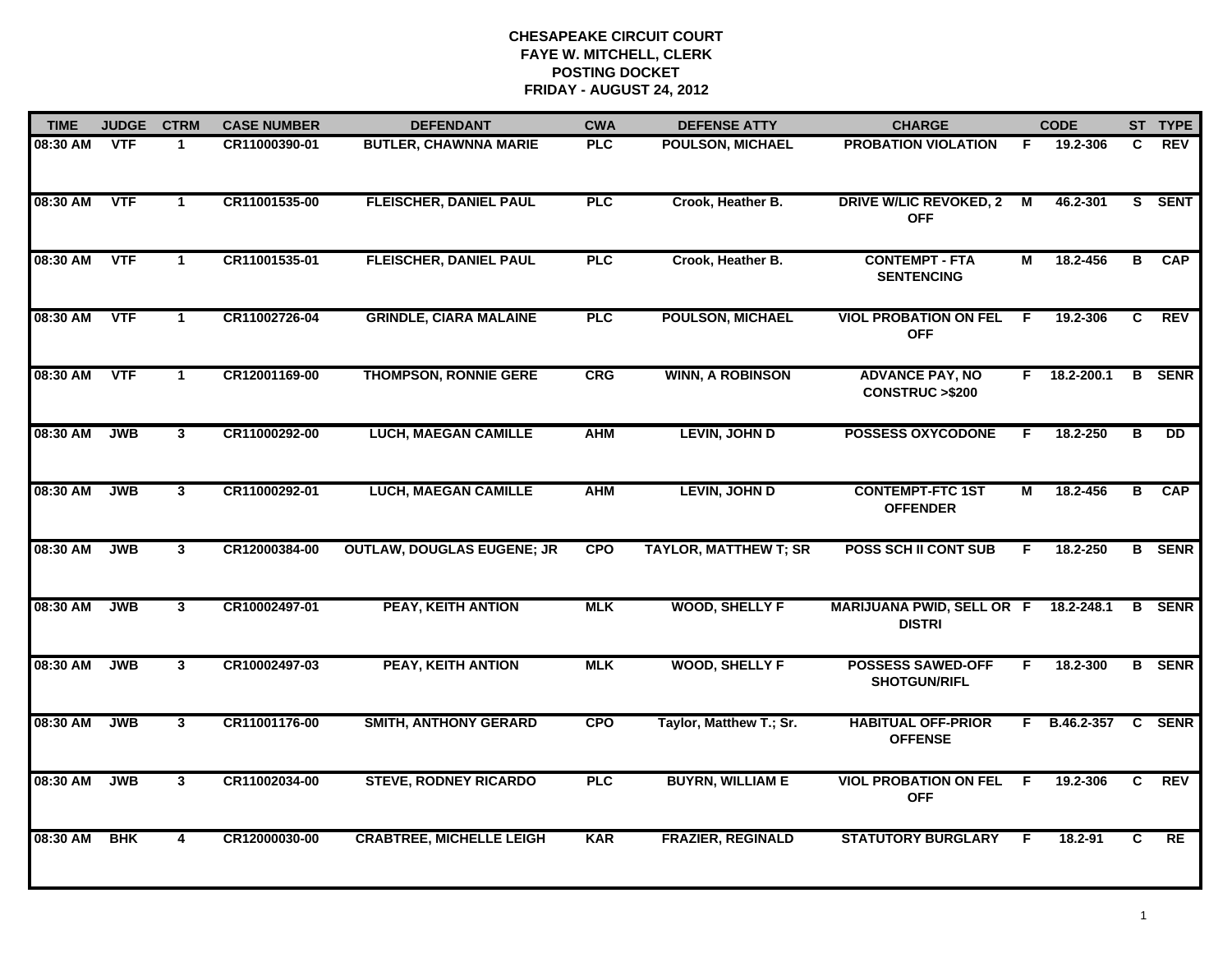| <b>TIME</b>   | <b>JUDGE</b> | <b>CTRM</b>             | <b>CASE NUMBER</b> | <b>DEFENDANT</b>                | <b>CWA</b> | <b>DEFENSE ATTY</b>      | <b>CHARGE</b>                                            |    | <b>CODE</b> |    | ST TYPE       |
|---------------|--------------|-------------------------|--------------------|---------------------------------|------------|--------------------------|----------------------------------------------------------|----|-------------|----|---------------|
| 08:30 AM      | <b>BHK</b>   | 4                       | CR12000030-01      | <b>CRABTREE, MICHELLE LEIGH</b> | <b>KAR</b> | <b>FRAZIER, REGINOLD</b> | <b>GRAND LARCENY</b>                                     | F. | 18.2-95     | C  | <b>RE</b>     |
| 08:30 AM      | <b>BHK</b>   | $\overline{\mathbf{4}}$ | CR12000030-03      | <b>CRABTREE, MICHELLE LEIGH</b> | <b>KAR</b> | <b>FRAZIER, REGINALD</b> | <b>STATUTORY BURGLARY</b>                                | F. | 18.2-91     | C  | RE            |
| 08:30 AM      | <b>BHK</b>   | 4                       | CR12000030-05      | <b>CRABTREE, MICHELLE LEIGH</b> | <b>KAR</b> | <b>FRAZIER, REGINALD</b> | <b>STATUTORY BURGLARY</b>                                | -F | 18.2-91     | C. | RE            |
| 08:30 AM      | <b>BHK</b>   | 4                       | CR12000030-07      | <b>CRABTREE, MICHELLE LEIGH</b> | <b>KAR</b> | <b>FRAZIER, REGINALD</b> | LARCENY OF \$200 OR MORE F 18.2-108.01 C<br><b>W/INT</b> |    |             |    | <b>RE</b>     |
| 08:30 AM      | <b>BHK</b>   | 4                       | CR08004774-00      | <b>TERRY, TORIANO JERMAINE</b>  | <b>DAW</b> | <b>STOWE, RANDOLPH D</b> | <b>ROBBERY: RESIDENCE</b>                                | F  | $18.2 - 58$ |    | C SENR        |
| 08:30 AM      | <b>BHK</b>   | 4                       | CR08004775-00      | <b>TERRY, TORIANO JERMAINE</b>  | <b>DAW</b> | <b>STOWE, RANDOLPH D</b> | <b>ROBBERY</b>                                           | F. | 18.2-58     |    | C SENR        |
| 08:30 AM      | <b>BHK</b>   | 4                       | CR08004777-00      | <b>TERRY, TORIANO JERMAINE</b>  | <b>DAW</b> | <b>STOWE, RANDOLPH D</b> | <b>USE FIREARM IN FELONY</b>                             | F. | 18.2-53.1   | C. | <b>SENR</b>   |
| 08:30 AM      | <b>BHK</b>   | 4                       | CR08004779-00      | <b>TERRY, TORIANO JERMAINE</b>  | <b>DAW</b> | <b>STOWE, RANDOLPH D</b> | <b>USE FIREARM IN FELONY</b><br><b>1ST OFF</b>           | -F | 18.2-53.1   |    | C SENR        |
| 08:30 AM      | <b>BHK</b>   | 4                       | CR08004782-00      | <b>TERRY, TORIANO JERMAINE</b>  | <b>DAW</b> | <b>STOWE, RANDOLPH D</b> | <b>ATTEMPTED ROBBERY</b>                                 | F  | $18.2 - 58$ |    | C SENR        |
| 08:30 AM      | <b>BHK</b>   | 4                       | CR08004783-00      | <b>TERRY, TORIANO JERMAINE</b>  | <b>DAW</b> | <b>STOWE, RANDOLPH D</b> | <b>ATTEMPTED ROBBERY</b>                                 | F  | $18.2 - 58$ |    | C SENR        |
| 08:30 AM      | <b>BHK</b>   | 4                       | CR10002650-00      | <b>WATFORD, WILLIAM PAUL</b>    | <b>DAW</b> | Taylor, Matthew T.; Sr.  | <b>OBTAIN MONEY BY FALSE F</b><br><b>PRETENSE</b>        |    | 18.2-178    |    | <b>B</b> SENR |
| 08:30 AM      | <b>BHK</b>   | 4                       | CR10002650-01      | <b>WATFORD, WILLIAM PAUL</b>    | <b>DAW</b> | Taylor, Matthew T.; Sr.  | <b>FORGE CHECK</b>                                       | F. | 18.2-172    |    | <b>B</b> SENR |
| 08:30 AM MATA |              | 5                       | CR12000159-00      | <b>BUSH, ELIZABETH</b>          | <b>AHM</b> | Taylor, Matthew T.; Sr.  | <b>EMBEZZLEMENT &gt;=\$200</b>                           | F. | 18.2-111    | в  | <b>UA</b>     |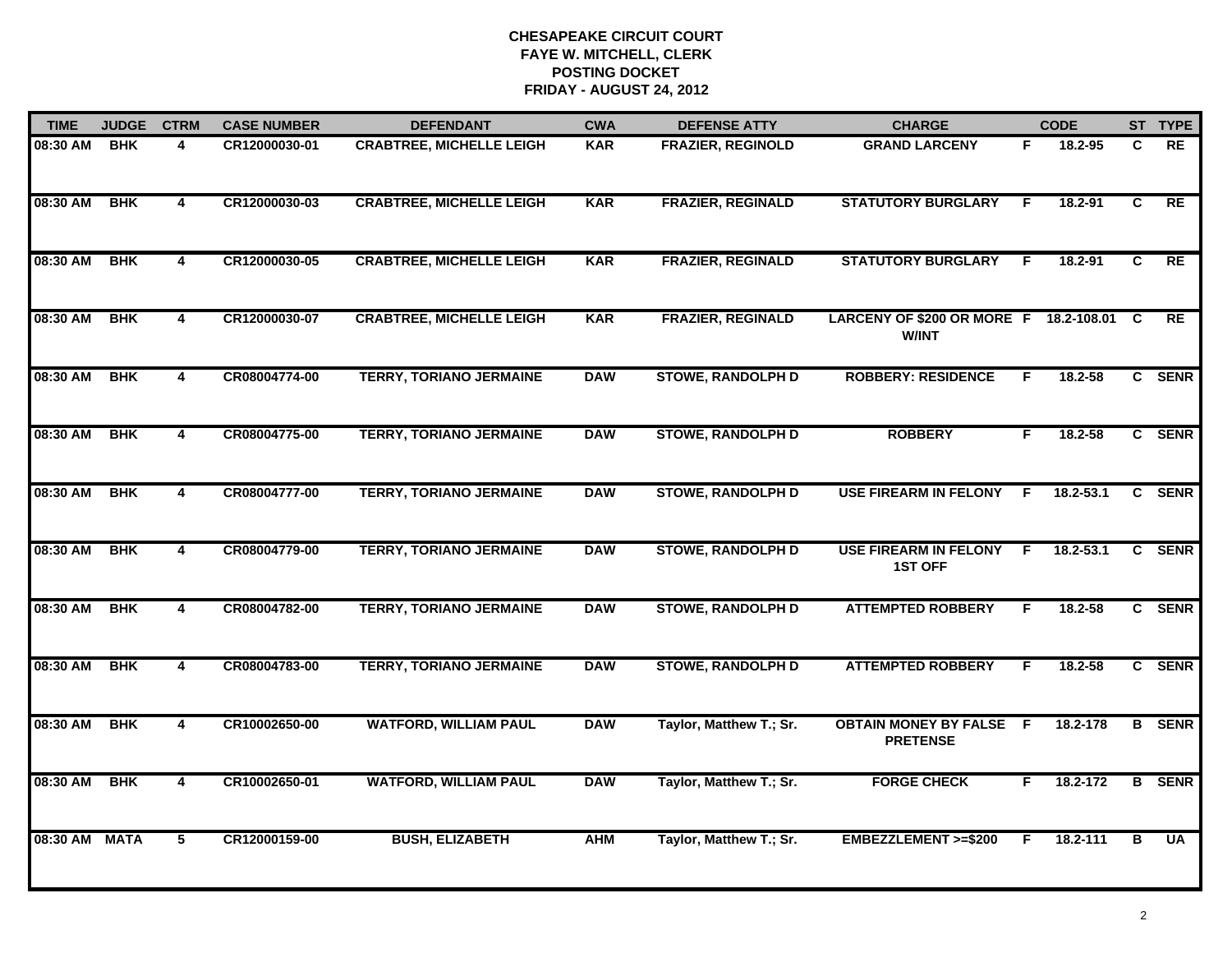| <b>TIME</b>   | <b>JUDGE</b> | <b>CTRM</b> | <b>CASE NUMBER</b> | <b>DEFENDANT</b>                 | <b>CWA</b> | <b>DEFENSE ATTY</b>     | <b>CHARGE</b>                                    |    | <b>CODE</b>        |              | ST TYPE       |
|---------------|--------------|-------------|--------------------|----------------------------------|------------|-------------------------|--------------------------------------------------|----|--------------------|--------------|---------------|
| 08:30 AM      | <b>MATA</b>  | 5.          | CR12000707-00      | <b>MCCLUNG, WESLEY JAMES; JR</b> | <b>WHC</b> | <b>TITTER, JENNIFER</b> | <b>CREDIT CARD LARCENY</b>                       | F. | 18.2-192           | в            | <b>SENR</b>   |
| 08:30 AM      | <b>MATA</b>  | 5           | CR12000707-01      | <b>MCCLUNG, WESLEY JAMES; JR</b> | <b>WHC</b> | <b>TITTER, JENNIFER</b> | <b>STATUTORY BURGLARY</b>                        | F. | 18.2-91            |              | <b>B</b> SENR |
| 08:30 AM MATA |              | 5           | CR12000707-02      | <b>MCCLUNG, WESLEY JAMES; JR</b> | <b>WHC</b> | <b>TITTER, JENNIFER</b> | <b>CREDIT CARD FRAUD</b>                         | М  | 18.2-195           |              | <b>B</b> SENR |
| 08:30 AM      | <b>MATA</b>  | 5           | CR12000087-00      | <b>ROSCOE, DIONDRE LAVON</b>     | <b>ANM</b> | Stowe, Randolph D.      | <b>CONSPIRACY/COMMIT</b><br><b>ROBBERY</b>       | F  | $18.2 - 58$        |              | C SENR        |
| 08:30 AM      | <b>MATA</b>  | 5           | CR09002028-01      | <b>TURNER, TRAVIS QUINTON</b>    | <b>DJW</b> | <b>Matheny, Amina</b>   | <b>JUDICIAL REVIEW</b>                           | F. | 16.1-285.2         | C            | <b>RE</b>     |
| 08:30 AM      | <b>MATA</b>  | 5           | CR09002029-01      | <b>TURNER, TRAVIS QUINTON</b>    | <b>DJW</b> | Matheny, Amina          | <b>JUDICIAL REVIEW</b>                           |    | $F = 16.1 - 285.2$ | <b>C</b>     | <b>RE</b>     |
| 08:30 AM MATA |              | 5           | CR09002036-01      | <b>TURNER, TRAVIS QUINTON</b>    | <b>DJW</b> | <b>Matheny, Amina</b>   | <b>JUDICIAL REVIEW</b>                           |    | $F = 16.1 - 285.2$ | $\mathbf{C}$ | RE            |
| 08:30 AM MATA |              | 5           | CR09002037-01      | <b>TURNER, TRAVIS QUINTON</b>    | <b>DJW</b> | <b>Matheny, Amina</b>   | <b>JUDICIAL REVIEW</b>                           |    | F 16.1-285.2       | C            | RE            |
| 08:30 AM      | <b>RDS</b>   | 6           | CR10000297-01      | <b>EVANS, BERNICE OLIVIA</b>     | <b>ASA</b> | Ireland, Elizabeth D.   | <b>VIOL PROBATION ON FEL</b><br><b>OFF</b>       | F  | 19.2-306           | S            | <b>REV</b>    |
| 08:30 AM      | <b>RDS</b>   | 6           | CR11002888-00      | <b>EVANS, CRYSTAL MARIE</b>      | <b>ASA</b> | James, Andrew K         | <b>STATUTORY BURGLARY</b>                        | F  | $18.2 - 91$        |              | <b>B</b> SENR |
| 08:30 AM      | <b>RDS</b>   | 6           | CR11002888-01      | <b>EVANS, CRYSTAL MARIE</b>      | <b>ASA</b> | James, Andrew K.        | <b>ATTEMPTED GRAND</b><br><b>LARCENY</b>         | F. | 18.2-95            |              | <b>B</b> SENR |
| 08:30 AM      | <b>RDS</b>   | 6           | CR11002888-02      | <b>EVANS, CRYSTAL MARIE</b>      | <b>ASA</b> | James, Andrew K.        | <b>DAMAGE</b><br>PROPERTY>\$1000.00              | F. | 18.2-137           |              | <b>B</b> SENR |
| 08:30 AM      | <b>RDS</b>   | 6           | CR11002888-03      | <b>EVANS, CRYSTAL MARIE</b>      | <b>ASA</b> | James, Andrew K.        | <b>CONSPIRE/COMMIT GRAND F</b><br><b>LARCENY</b> |    | 18.2-23            |              | <b>B</b> SENR |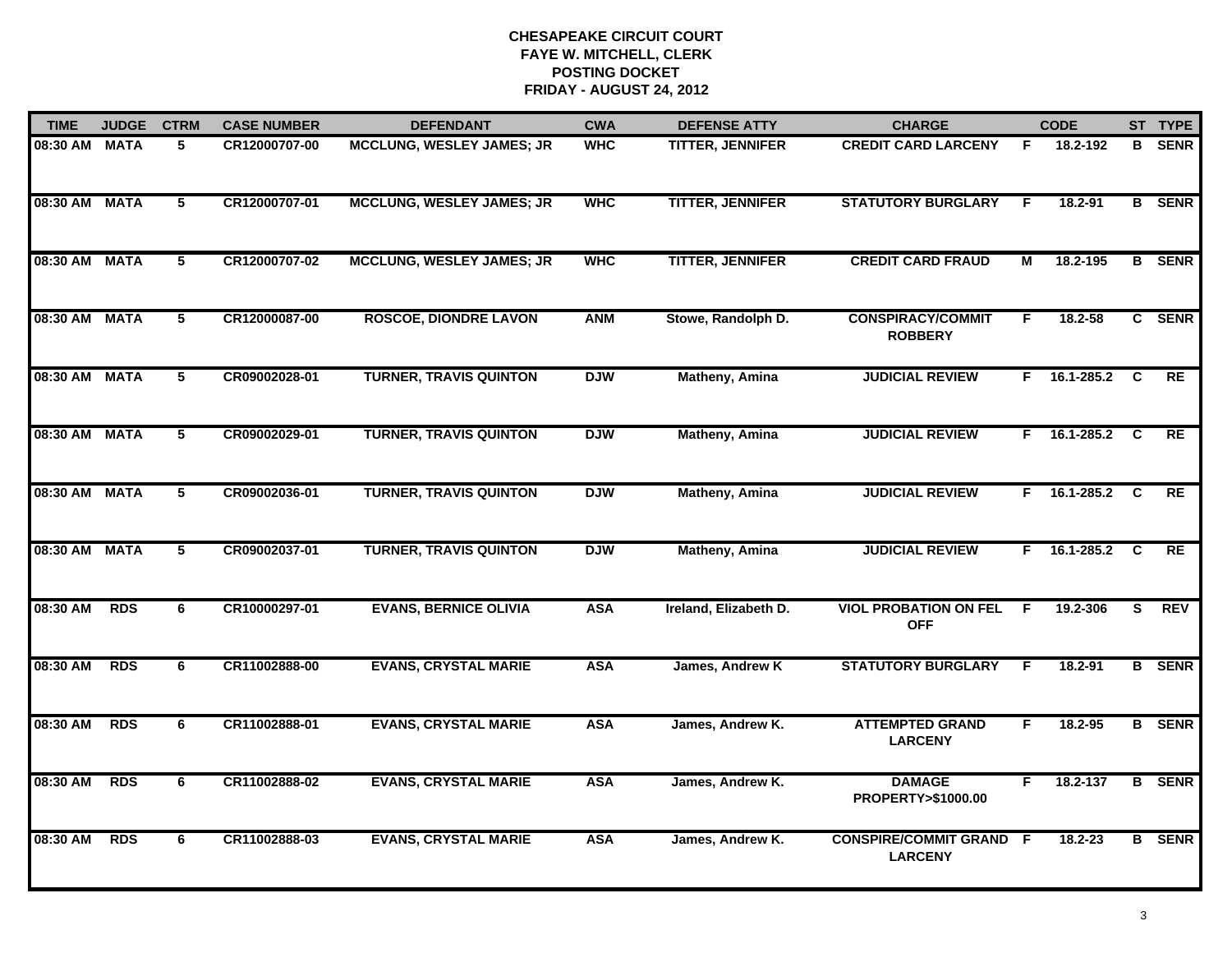| <b>TIME</b> | <b>JUDGE</b> | <b>CTRM</b>    | <b>CASE NUMBER</b> | <b>DEFENDANT</b>                 | <b>CWA</b> | <b>DEFENSE ATTY</b>     | <b>CHARGE</b>                                  |              | <b>CODE</b>  |                | ST TYPE       |
|-------------|--------------|----------------|--------------------|----------------------------------|------------|-------------------------|------------------------------------------------|--------------|--------------|----------------|---------------|
| 08:30 AM    | <b>RDS</b>   | 6              | CR12001582-00      | <b>EVANS, CRYSTAL MARIE</b>      | <b>ASA</b> | <b>TAYLOR, MATTHEW</b>  | <b>GRAND LARCENY</b>                           | F.           | 18.2-95      |                | C SENR        |
| 08:30 AM    | <b>RDS</b>   | 6              | CR12001839-00      | <b>FERGUSON, KAREN ELIZABETH</b> | <b>SNS</b> | <b>SHILLING, ANDREW</b> | <b>PROBATION VIOLATION</b>                     | F            | 19.2-306     | C              | <b>REV</b>    |
| 8:30 AM     | <b>RDS</b>   | 6              | CR12000061-00      | <b>HATTON, ADRIAN TRAVELL</b>    | <b>CPO</b> | Kozak, Warren D.        | POSS SCH I OR II CON<br><b>SUBSTANCE</b>       | F.           | 18.2-250     |                | <b>B</b> SENR |
| 8:30 AM     | <b>RDS</b>   | 6              | CR12000841-00      | <b>WINSLOW, KERRY LEE</b>        | <b>MSI</b> | Gilchrist, Kurt A.      | <b>VIOL PROBATION ON FEL F</b><br><b>OFF</b>   |              | 19.2-306     | C              | <b>TBS</b>    |
| 09:30 AM    | <b>BHK</b>   | $\overline{2}$ | CR12002109-00      | <b>LAWTON, MAURICE LAMONT</b>    | <b>CPO</b> |                         | <b>FELON POSS WPN/AMMO</b><br>(NOT GUN)        |              | F 18.2-308.2 | $\mathbf{c}$   | <b>ADAT</b>   |
| 09:30 AM    | <b>BHK</b>   | $\overline{2}$ | CR12002109-01      | <b>LAWTON, MAURICE LAMONT</b>    | <b>CPO</b> |                         | <b>OCC BLDG: MALIC</b><br>SHOOT/THROW          | F.           | 18.2-279     |                | C ADAT        |
| 09:30 AM    | <b>BHK</b>   | $\mathbf{2}$   | CR12002109-02      | <b>LAWTON, MAURICE LAMONT</b>    | <b>CPO</b> |                         | POINT/BRANDISH FIREARM M                       |              | 18.2-282     |                | C ADAT        |
| 09:30 AM    | <b>BHK</b>   | $\mathbf{2}$   | CR12002109-03      | <b>LAWTON, MAURICE LAMONT</b>    | <b>CPO</b> |                         | PHONE: ANNOYING RINGING M                      |              | 18.2-429     |                | C ADAT        |
| 09:30 AM    | <b>BHK</b>   | $\overline{2}$ | CR12002109-04      | <b>LAWTON, MAURICE LAMONT</b>    | <b>CPO</b> |                         | <b>STALKING: FEAR OF</b><br><b>DEATH/ASSLT</b> | м            | 18.2-60.3    | $\mathbf{c}$   | <b>ADAT</b>   |
| 09:30 AM    | <b>BHK</b>   | $\overline{2}$ | CR12001222-00      | <b>LESTER, ANDREW LEE</b>        |            |                         | <b>VIOL PROBATION ON FEL</b><br><b>OFF</b>     | $\mathsf{F}$ | 19.2-306     |                | C ADAT        |
| 09:30 AM    | <b>BHK</b>   | $\overline{2}$ | CR12000225-00      | <b>LESTER, ANDREW LEE</b>        | <b>DJH</b> | <b>NESKIS, GEORGE</b>   | PWID SCH I OR II - 2ND OFF F                   |              | 18.2-248     | $\overline{c}$ | <b>TBS</b>    |
| 09:30 AM    | <b>BHK</b>   | $\overline{2}$ | CR12000225-01      | <b>LESTER, ANDREW LEE</b>        | <b>DJH</b> | <b>NESKIS, GEORGE</b>   | <b>POSSESS MARIJUANA</b>                       | М            | 18.2-250.1   | C              | <b>TBS</b>    |
| 09:30 AM    | <b>BHK</b>   | $\mathbf{2}$   | CR12000225-02      | <b>LESTER, ANDREW LEE</b>        |            |                         | <b>FAIL TO APPEAR;</b><br><b>CONTEMPT</b>      | Μ            | 18.2-456     | C.             | <b>ADAT</b>   |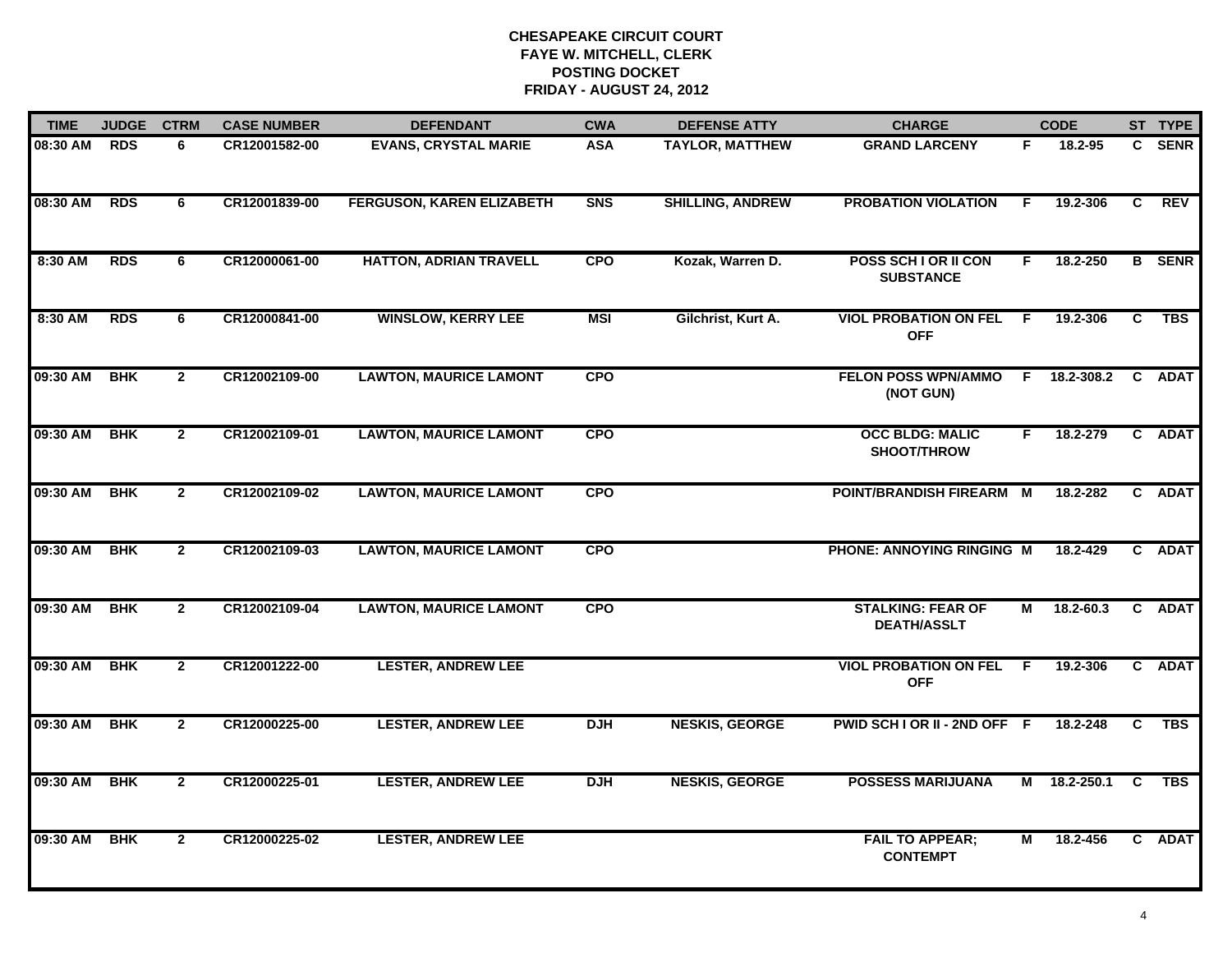| <b>TIME</b> | <b>JUDGE</b> | <b>CTRM</b>    | <b>CASE NUMBER</b> | <b>DEFENDANT</b>                 | <b>CWA</b> | <b>DEFENSE ATTY</b>       | <b>CHARGE</b>                                     |              | <b>CODE</b>         |                | ST TYPE    |
|-------------|--------------|----------------|--------------------|----------------------------------|------------|---------------------------|---------------------------------------------------|--------------|---------------------|----------------|------------|
| 09:30 AM    | <b>BHK</b>   | $\mathbf{2}$   | CR12000939-00      | <b>MCKEE, JEREMY LUCAS</b>       | <b>MLK</b> | <b>BLACK, HUGH E; III</b> | <b>ATTEMPT 2ND DEGREE</b><br><b>MURDER</b>        | F.           | 18.2-32             | C.             | <b>TBS</b> |
| 09:30 AM    | <b>BHK</b>   | $\overline{2}$ | CR12000939-01      | <b>MCKEE, JEREMY LUCAS</b>       | <b>MLK</b> | <b>BLACK, HUGH E; III</b> | <b>MALICIOUSLY WOUNDING</b>                       | $\mathsf{F}$ | 18.2-154            | C              | TBS        |
| 09:30 AM    | BHK          | $\mathbf{2}$   | CR12000939-02      | <b>MCKEE, JEREMY LUCAS</b>       | <b>MLK</b> | <b>BLACK, HUGH E; III</b> | <b>USE, ATTEMPT DISPLAY</b><br><b>F/ARM</b>       | F.           | $18.2 - 53.1$       | C              | TBS        |
| 09:30 AM    | <b>BHK</b>   | $\mathbf{2}$   | CR12000939-03      | <b>MCKEE, JEREMY LUCAS</b>       | <b>MLK</b> | <b>BLACK, HUGH E; III</b> | <b>ASSAULT &amp; BATTER</b>                       | М            | 18.2-57             | C              | <b>TBS</b> |
| 09:30 AM    | <b>BHK</b>   | $\mathbf{2}$   | CR12000939-04      | <b>MCKEE, JEREMY LUCAS</b>       | <b>MLK</b> | <b>BLACK, HUGH E; III</b> | <b>POINT BRANDISH F/ARM</b>                       | М            | 18.2-282            | C              | <b>TBS</b> |
| 09:30 AM    | <b>BHK</b>   | $\overline{2}$ | CR12000939-05      | <b>MCKEE, JEREMY LUCAS</b>       | <b>MLK</b> | <b>BLACK, HUGH E; III</b> | <b>ASSAULT &amp; BATTERY-FAM</b><br><b>MEMBER</b> | M            | $18.2 - 57.2$       | C.             | <b>TBS</b> |
| 09:30 AM    | <b>BHK</b>   | $\overline{2}$ | CR12000939-06      | <b>MCKEE, JEREMY LUCAS</b>       | <b>MLK</b> | <b>BLACK, HUGH E; III</b> | <b>RECKLESS DRIVING</b>                           |              | M A.46.2-852        | $\overline{s}$ | <b>TBS</b> |
| 09:30 AM    | <b>BHK</b>   | $\mathbf{2}$   | CR12001946-00      | <b>ROGERS, JARRELL RASHAWN</b>   |            |                           | <b>DRIVE SUSPD O/L</b>                            |              | M B.46.2-301 S ADAT |                |            |
| 09:30 AM    | <b>BHK</b>   | $\mathbf{2}$   | CR11002856-00      | <b>SAUNDERS, KEVIN BOUVIER</b>   |            |                           | <b>VIOL PROBATION ON FEL</b><br><b>OFF</b>        | - F          | 19.2-306            |                | C ADAT     |
| 09:30 AM    | <b>BHK</b>   | $\overline{2}$ | CR11002807-01      | <b>STANLEY, HERBERT LEE</b>      |            |                           | <b>CONTEMPT-FTC W/1ST</b><br><b>OFFENDER</b>      | М            | 18.2-456            |                | C ADAT     |
| 09:30 AM    | BHK          | $\overline{2}$ | CR12001899-00      | <b>THOMAS, KIMBERLY MICHELLE</b> |            |                           | <b>VIOL PROBATION ON FEL</b><br><b>OFF</b>        | $\mathsf{F}$ | 19.2-306            |                | C ADAT     |
| 10:00 AM    | <b>VTF</b>   | $\mathbf{1}$   | CR12000717-00      | <b>ASKEW, JEFFREY LAMONT</b>     | <b>TNH</b> | <b>CRONIN, ERIC</b>       | <b>BREAK AND ENTER</b>                            | F            | 18.2-91             |                | C TRYL     |
| 10:00 AM    | <b>VTF</b>   | 1              | CR12000717-01      | <b>ASKEW, JEFFREY LAMONT</b>     | <b>TNH</b> | <b>CRONIN, ERIC</b>       | PETIT LARC <\$200 NOT FRM M<br><b>PERSN</b>       |              | 18.2-96             |                | C TRYL     |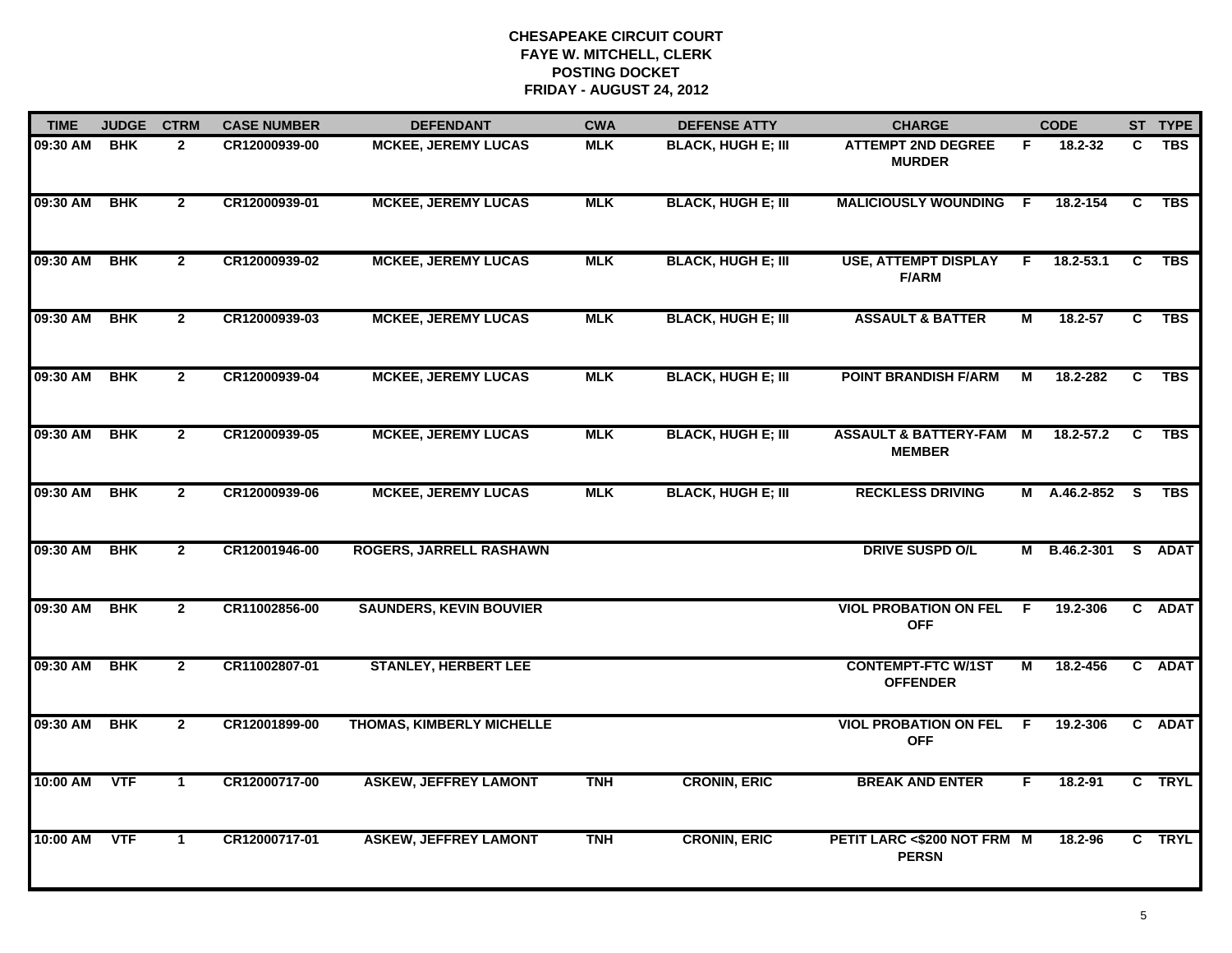| 10:00 AM | <b>VTF</b> | 1                    | CR12001747-00 | <b>BAKER, JOVAUGHN</b>           |                |                           |                                              |     |             |                |               |
|----------|------------|----------------------|---------------|----------------------------------|----------------|---------------------------|----------------------------------------------|-----|-------------|----------------|---------------|
|          |            |                      |               |                                  | <b>AHM</b>     | <b>TITTER, JENNIFER</b>   | <b>OBTAIN MONEY FALSE</b><br><b>PRETENSE</b> | F.  | 18.2-178    | C              | <b>BOND</b>   |
| 10:00 AM | <b>VTF</b> | $\mathbf{1}$         | CR12001740-00 | <b>BARNES, DARIUS RASHAWN</b>    | <b>WHC</b>     | <b>TAYLOR, MATTHEW</b>    | <b>POSS MARIJUANA-</b><br><b>PRISONER</b>    | F.  | 53.1-203    |                | C TRYL        |
| 10:00 AM | <b>VTF</b> | $\blacktriangleleft$ | CR12000085-00 | <b>BELMONT, RENEE</b>            | <b>SNS</b>     | Crook, Heather B.         | <b>GRAND LARCENY</b>                         | F.  | 18.2-95     |                | <b>B</b> PLEA |
| 10:00 AM | <b>VTF</b> | $\mathbf{1}$         | CR12001763-00 | <b>BOWEN-GALLOWAY, APRIL L</b>   | <b>AHM</b>     | <b>WINN, A ROBINSON</b>   | <b>GRAND LARCENY</b>                         | F   | 18.2-95     |                | <b>B</b> PLEA |
| 10:00 AM | <b>VTF</b> | $\mathbf{1}$         | CR10001607-06 | <b>CALVERT, SAMUEL WAYNE; JR</b> | <b>PLC</b>     | Buyrn, Richard L.         | <b>VIOL PROBATION ON FEL F</b><br><b>OFF</b> |     | 19.2-306    |                | C BOND        |
| 10:00 AM | <b>VTF</b> | $\mathbf{1}$         | CR10003072-00 | <b>HILL, SHAWN DERRAIL</b>       | <b>AHM</b>     | <b>JONES, DAVID L</b>     | <b>GRAND LARCENY</b>                         | F.  | 18.2-95     |                | <b>B</b> MOPT |
| 10:00 AM | <b>VTF</b> | $\mathbf 1$          | CR12001413-00 | HOLLINGSWORTH, JOHN ORACE        | S <sub>N</sub> |                           | <b>MALICIOUS WOUNDING</b>                    | F.  | $18.2 - 51$ |                | <b>B</b> TRYL |
| 10:00 AM | <b>VTF</b> | $\mathbf{1}$         | CR12001962-00 | <b>LAWTON, ROBERT LEE</b>        | <b>AHM</b>     | <b>JELICH, JOHN</b>       | <b>GRAND LARCENY</b>                         | F.  | 18.2-95     |                | <b>B</b> TRYL |
| 10:00 AM | <b>VTF</b> | $\mathbf{1}$         | CR12001962-01 | <b>LAWTON, ROBERT LEE</b>        | <b>AHM</b>     | <b>JELICH, JOHN</b>       | <b>POSS BURGLARY TOOLS</b>                   | - F | 18.2-94     |                | <b>B</b> TRYL |
| 10:00 AM | <b>VTF</b> | $\blacktriangleleft$ | CR12001962-02 | <b>LAWTON, ROBERT LEE</b>        | <b>AHM</b>     | <b>JELICH, JOHN</b>       | STLN PRPRTY: INT TO SELL F 18.2-108.01       |     |             |                | <b>B</b> TRYL |
| 10:00 AM | <b>VTF</b> | $\mathbf 1$          | CR12001963-00 | <b>PARHAM, SELESTRIA GOOCH</b>   | <b>AHM</b>     | <b>JOHNSON, STEPHANIE</b> | STLN PRPRTY: INT TO SELL F 18.2-108.01       |     |             | $\overline{B}$ | <b>TRYL</b>   |
| 10:00 AM | <b>VTF</b> | $\mathbf 1$          | CR12001963-01 | <b>PARHAM, SELESTRIA GOOCH</b>   | <b>AHM</b>     | <b>JOHNSON, STEPHANIE</b> | <b>GRND LARCENY</b>                          | F.  | 18.2-95     |                | <b>B</b> TRYL |
| 10:00 AM | <b>VTF</b> | $\mathbf 1$          | CR12001963-02 | PARHAM, SELESTRIA GOOCH          | <b>AHM</b>     | <b>JOHNSON, STEPHANIE</b> | <b>POSS HEROIN</b>                           | F.  | 18.2-250    |                | C TRYL        |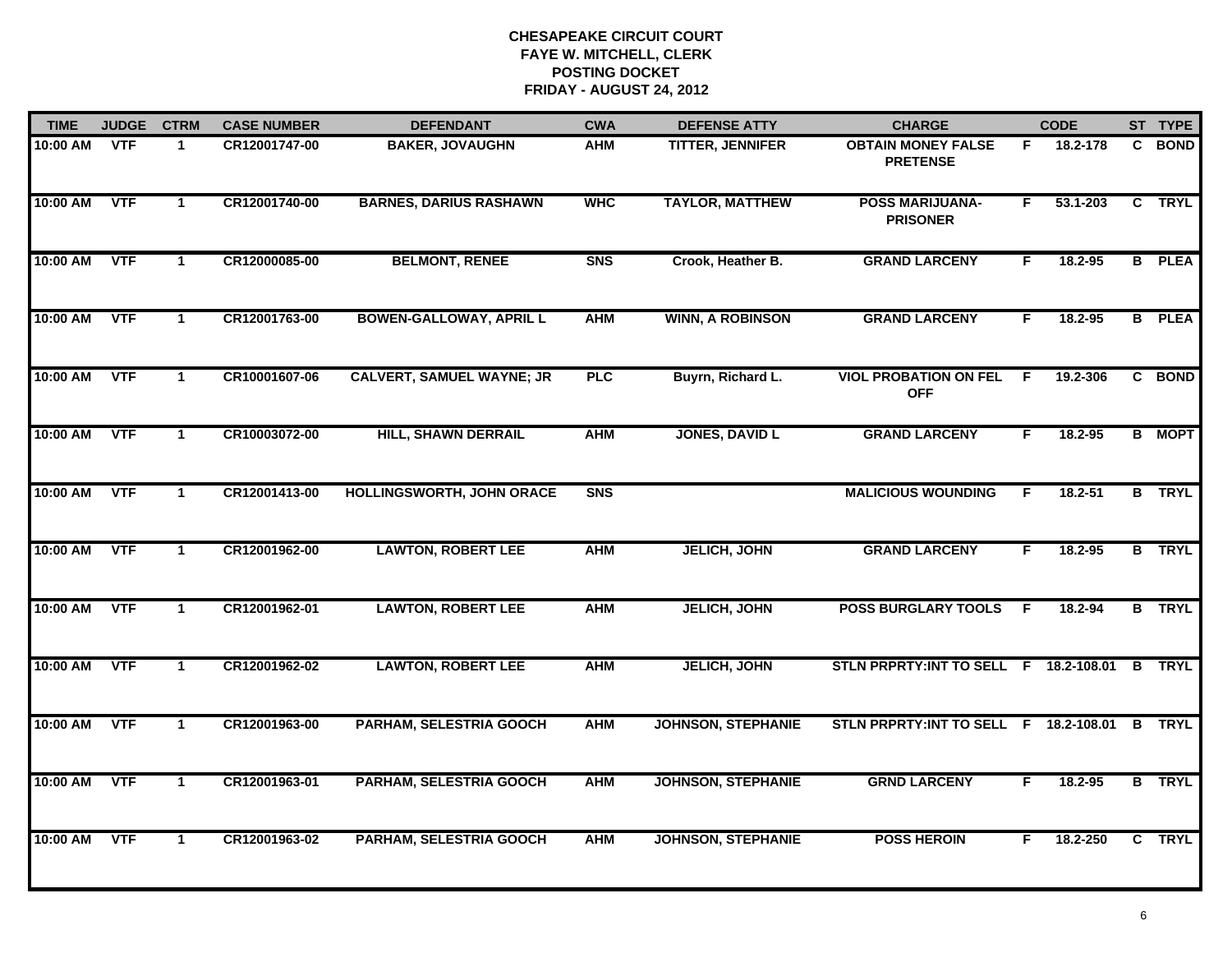| <b>TIME</b> | <b>JUDGE</b> | <b>CTRM</b>             | <b>CASE NUMBER</b> | <b>DEFENDANT</b>                 | <b>CWA</b> | <b>DEFENSE ATTY</b>      | <b>CHARGE</b>                                     |    | <b>CODE</b>          |    | ST TYPE                |
|-------------|--------------|-------------------------|--------------------|----------------------------------|------------|--------------------------|---------------------------------------------------|----|----------------------|----|------------------------|
| 10:00 AM    | <b>VTF</b>   | 1.                      | CR12001745-00      | <b>WOMACK, RANDALL TERRT; JR</b> | <b>WHC</b> | <b>TITTER, JENNIFER</b>  | <b>STATUTORY BURGLARY</b>                         | F. | 18.2-91              |    | <b>B</b> TRYL          |
| $10:00$ AM  | VTF          | $\mathbf{1}$            | CR12001745-01      | <b>WOMACK, RANDALL TERRY; JR</b> | <b>WHC</b> | <b>TITTER, JENNIFER</b>  | <b>GRAND LARCENY</b>                              | F. | 18.2-95              |    | <b>B</b> TRYL          |
| 10:00 AM    | <b>VTF</b>   | $\mathbf{1}$            | CR12001745-02      | <b>WOMACK, RANDALL TERRY; JR</b> | <b>WHC</b> | <b>TITTER, JENNIFER</b>  | <b>STOLEN PROPERTY</b><br><b>W/INTENT SELL</b>    |    | F 18.2-108.01 B TRYL |    |                        |
| 10:00 AM    | <b>WJP</b>   | $\mathbf{2}$            | CR12000212-00      | <b>BRUNSON, LORENZO LAVARN</b>   | <b>ANM</b> | <b>MARTIN, TERRENCE</b>  | <b>ARSON: DWELLING USUAL F</b><br><b>OCCUPIED</b> |    | 18.2-77              |    | <b>B</b> TRYL          |
| 10:00 AM    | <b>WJP</b>   | $\mathbf{2}$            | CR12000228-00      | <b>HARRIS, LASHONDA MONIQUE</b>  | <b>AEP</b> | <b>PASS, STEPHANIE P</b> | <b>OBTAIN MONEY</b>                               | F. | 18.2-178             |    | <b>B</b> TRYL          |
| 10:00 AM    | <b>WJP</b>   | $\mathbf{2}$            | CR12000228-01      | <b>HARRIS, LASHONDA MONIQUE</b>  | <b>AEP</b> | <b>PASS, STEPHANIE P</b> | <b>SC RULE-FTA TRYL</b>                           | М  | 18.2-456             | S. | $\overline{\text{sc}}$ |
| 10:00 AM    | <b>WJP</b>   | $\overline{2}$          | CR12001956-00      | <b>MILLER, JAMES ARTHUR</b>      | <b>ANM</b> | <b>WEGMAN, ROBERT</b>    | <b>MALICIOUS WOUNDING</b>                         | F. | $18.2 - 51$          |    | C BOND                 |
| 10:00 AM    | <b>WJP</b>   | $\mathbf{2}$            | CR12001956-01      | <b>MILLER, JAMES ARTHUR</b>      | <b>ANM</b> | <b>WEGMAN, ROBERT</b>    | <b>GANG: PARTIC IN CRIMINAL F</b><br><b>ACT</b>   |    | 18.2-46.2            |    | C BOND                 |
| 10:00 AM    | <b>WJP</b>   | $\overline{2}$          | CR12001702-00      | <b>ROBINSON, CHRISTOPHER</b>     | <b>AEP</b> | <b>LEVIN, JOHN</b>       | <b>POSSESS OXYCODONE</b>                          | F  | 18.2-250             |    | <b>B</b> TRYL          |
| 10:00 AM    | <b>JWB</b>   | $\mathbf{3}$            | CR12000146-01      | <b>BESTMAN, EMMANUEL</b>         | CRG        | <b>SWARTZ, JEFFREY A</b> | 100/55 SP R/D                                     |    | M A.46.2-862 S TRYL  |    |                        |
| 10:00 AM    | <b>JWB</b>   | $\overline{3}$          | CR12000146-00      | <b>BESTMAN, EMMANUEL NEWLO</b>   | <b>CRG</b> | <b>SWARTZ, JEFFERY A</b> | <b>ELUDE LEO</b>                                  |    | $F = 46.2 - 817B$    |    | <b>B</b> TRYL          |
| 10:00 AM    | <b>JWB</b>   | $\overline{\mathbf{3}}$ | CR11002263-00      | <b>BRYANT, JEREMIAH ERIC</b>     | <b>CPO</b> | <b>PASS, STEPHANIE P</b> | <b>VIOLENT FELON POSSESS</b><br><b>STUN GUN</b>   |    | $F$ 18.2-308.2       |    | <b>B</b> TRYL          |
| 10:00 AM    | <b>JWB</b>   | 3                       | CR11002263-01      | <b>BRYANT, JEREMIAH ERIC</b>     | <b>CPO</b> | <b>PASS, STEPHANIE P</b> | <b>MANUF/ETC CONT SUB-</b><br><b>HEROIN</b>       | F. | 18.2-248             |    | <b>B</b> TRYL          |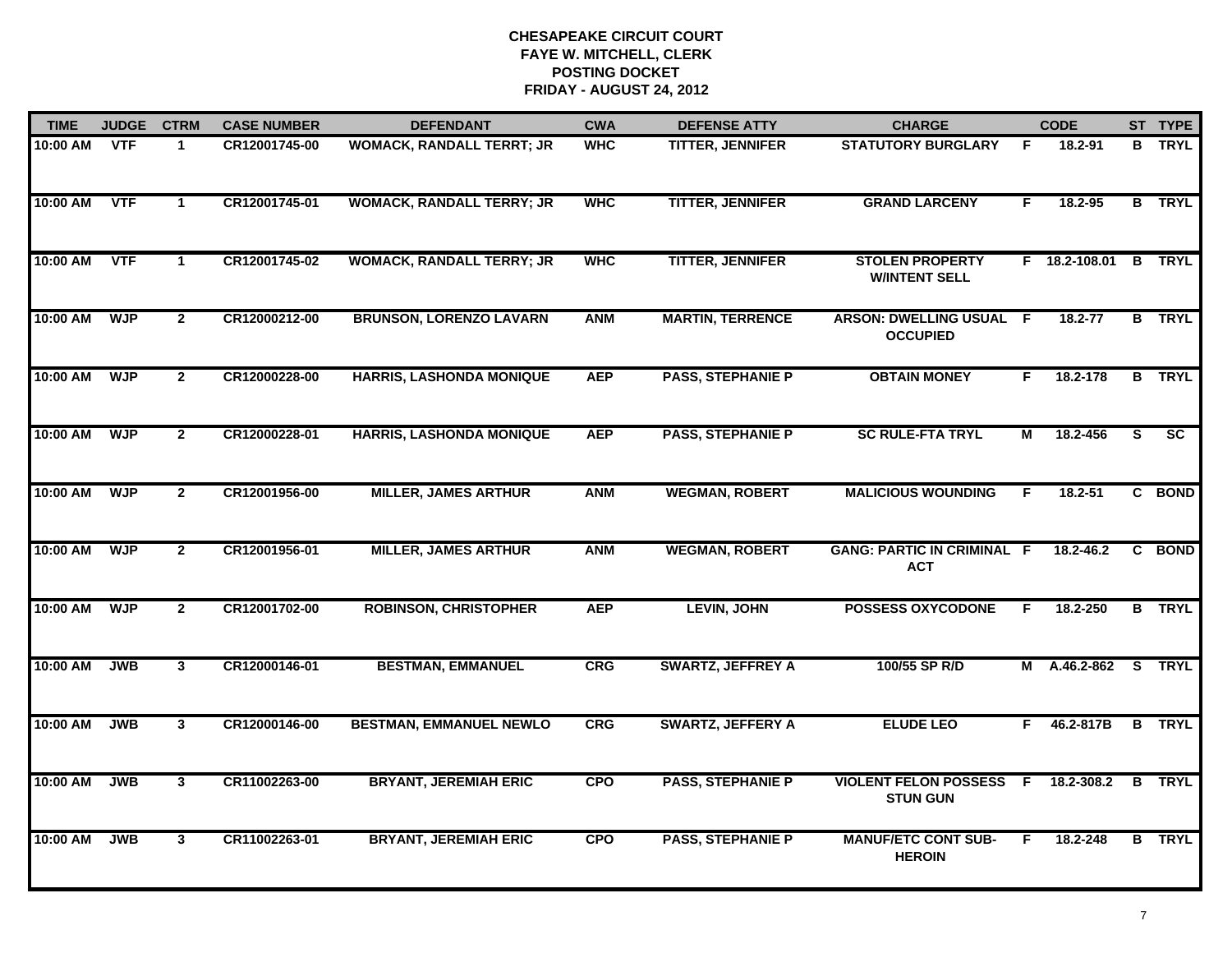| <b>TIME</b> | <b>JUDGE</b> | <b>CTRM</b>    | <b>CASE NUMBER</b> | <b>DEFENDANT</b>                | <b>CWA</b> | <b>DEFENSE ATTY</b>       | <b>CHARGE</b>                                     |    | <b>CODE</b>         |    | ST TYPE         |
|-------------|--------------|----------------|--------------------|---------------------------------|------------|---------------------------|---------------------------------------------------|----|---------------------|----|-----------------|
| 10:00 AM    | <b>JWB</b>   | 3              | CR12000447-00      | <b>HILL, PAMELA MARIE</b>       | <b>CPO</b> | <b>KARLE, KIMBERLY E</b>  | PWID SCH I OR II CONT SUB F                       |    | 18.2-248            | B  | <b>PLEA</b>     |
| 10:00 AM    | <b>JWB</b>   | $\mathbf{3}$   | CR12000447-01      | <b>HILL, PAMELA MARIE</b>       | <b>CPO</b> | <b>KARLE, KIMBERLY E</b>  | PWID SCH I OR II CONT SUB F                       |    | 18.2-248            | B. | <b>PLEA</b>     |
| 10:00 AM    | <b>JWB</b>   | $\overline{3}$ | CR12000447-02      | <b>HILL, PAMELA MARIE</b>       | <b>CPO</b> | <b>KARLE, KIMBERLY E</b>  | <b>CONSPIRE PWID SCH I OR II F</b><br><b>CONT</b> |    | 18.2-248            |    | <b>B</b> PLEA   |
| 10:00 AM    | <b>JWB</b>   | 3              | CR12001472-00      | <b>HYMAN, LEON ROSHAWN</b>      | <b>ASA</b> | <b>TITTER, JENNIFER</b>   | <b>OCC BLDG: MALIC</b><br>SHOOT/THROW             | F. | 18.2-279            |    | <b>B</b> TRYL   |
| 10:00 AM    | <b>JWB</b>   | $\mathbf{3}$   | CR12002219-00      | <b>JACKSON, JOSEPH A</b>        | <b>CPO</b> | <b>BRAGG, LAWRENCE</b>    | <b>BAIL-APPEAL CONDITN OF O</b><br><b>RELEASE</b> |    | 19.2-124            | C. | <b>BOND</b>     |
| 10:00 AM    | <b>JWB</b>   | 3              | CR12001858-00      | <b>KELLEY, STEPHEN JERMAINE</b> | <b>CPO</b> | <b>TAYLOR, MATTHEW</b>    | <b>PWID MARIJUANA</b>                             |    | $F$ 18.2-248.1      | В  | <b>PLEA</b>     |
| 10:00 AM    | <b>JWB</b>   | $\overline{3}$ | CR12002243-00      | LEE, MARCELLUS                  | <b>ASA</b> | <b>WINN, A ROBINSON</b>   | <b>BAIL-APPEAL CONDITN OF O</b><br><b>RELEASE</b> |    | 19.2-124            | C. | <b>BOND</b>     |
| 10:00 AM    | <b>JWB</b>   | $\overline{3}$ | CR12001795-00      | <b>WILLIAMS, STEVEN W</b>       | <b>CPO</b> | <b>WINN, A ROBINSON</b>   | <b>GRAND LARCENY</b>                              | F  | 18.2-95             |    | <b>B</b> TRYL   |
| 10:00 AM    | <b>BHK</b>   | 4              | CR12001682-00      | <b>BENDER, WALTER</b>           | <b>DJW</b> | <b>PASS, STEPHANIE</b>    | <b>ASSAULT &amp; BATTERY-</b><br><b>SPOUSE</b>    | М  | $18.2 - 57.2$       | B  | <b>TRYL</b>     |
| 10:00 AM    | <b>BHK</b>   | 4              | CR12001833-00      | <b>BENT, JESSE J</b>            | <b>BKF</b> | <b>CLARK, STAN D</b>      | POSSESS MARIJUANA, 1ST M<br><b>OFF</b>            |    | 18.2-250.1          |    | S TRYL          |
| 10:00 AM    | <b>BHK</b>   | 4              | CR12000784-00      | <b>BISHOP, TAYLOR WAYNE</b>     | <b>AEJ</b> | <b>DECKER, PETER; III</b> | <b>SUSP O/L</b>                                   |    | M B.46.2-301 S TRYL |    |                 |
| 10:00 AM    | <b>BHK</b>   | 4              | CR12000784-01      | <b>BISHOP, TAYLOR WAYNE</b>     | <b>AEJ</b> | <b>DECKER, PETER; III</b> | 56/45 SP                                          |    | F.46.2-870 S TRYL   |    |                 |
| 10:00 AM    | <b>BHK</b>   | 4              | CR12000784-02      | <b>BISHOP, TAYLOR WAYNE</b>     | <b>AEJ</b> |                           | <b>DISOBEY JUDGEMENT;</b><br><b>CONTEMPT</b>      | М  | 18.2-456            | S  | $\overline{SC}$ |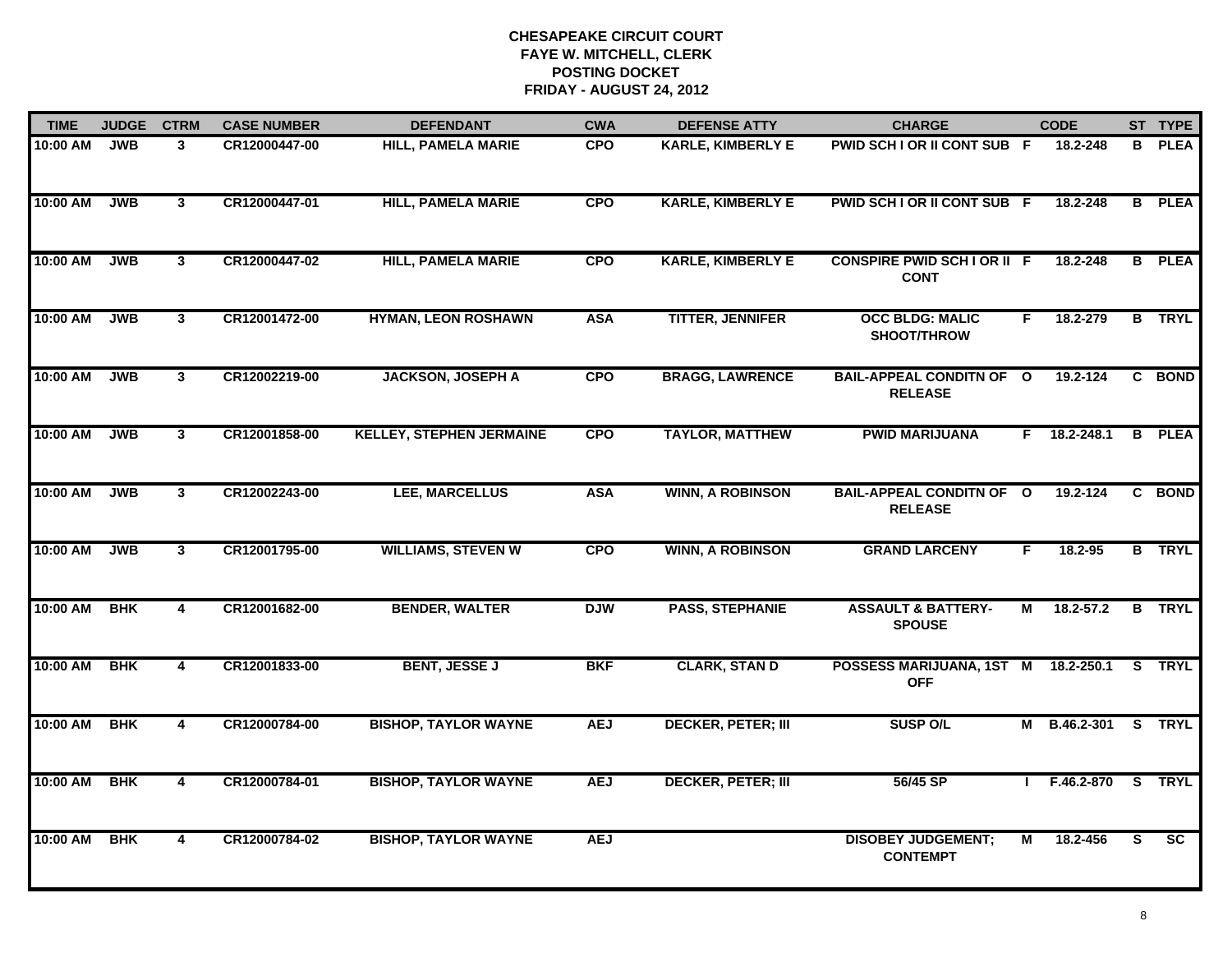| <b>TIME</b> | <b>JUDGE</b> | <b>CTRM</b>             | <b>CASE NUMBER</b> | <b>DEFENDANT</b>               | <b>CWA</b> | <b>DEFENSE ATTY</b>      | <b>CHARGE</b>                                |   | <b>CODE</b>   |          | ST TYPE       |
|-------------|--------------|-------------------------|--------------------|--------------------------------|------------|--------------------------|----------------------------------------------|---|---------------|----------|---------------|
| 10:00 AM    | <b>BHK</b>   | 4                       | CR12001531-00      | <b>BREEDEN, WILLIAM R; JR</b>  | <b>AEJ</b> | <b>HOWLETT, BOBBY</b>    | <b>IMPROPER U TURN</b>                       |   | 46.2-845      | S        | <b>UA</b>     |
| 10:00 AM    | <b>BHK</b>   | 4                       | CR12001652-00      | <b>BURROUGHS, RYAN DURRELL</b> | <b>AEJ</b> | Kubovcik, Andrew D.      | <b>CARRY CONCEALED</b><br><b>WEAPON</b>      | М | 18.2-308      |          | <b>B</b> TRYL |
| 10:00 AM    | <b>BHK</b>   | 4                       | CR12001652-01      | <b>BURROUGHS, RYAN DURRELL</b> | <b>AEJ</b> | Kubovcik, Andrew D.      | <b>DUI-BREATH</b>                            |   | M A.18.2-266  |          | <b>B</b> TRYL |
| 10:00 AM    | <b>BHK</b>   | 4                       | CR12001580-00      | <b>CORBETT, JAMAL D</b>        | <b>BKF</b> | <b>KUNKLE, KENNETH M</b> | <b>ASSAULT AND BATTER</b>                    | M | $18.2 - 57$   |          | <b>B</b> TRYL |
| 10:00 AM    | <b>BHK</b>   | 4                       | CR12001788-00      | <b>DEWALT, COREY T</b>         | <b>AEJ</b> | Crook, Heather B.        | <b>DUI-2ND</b>                               | М | 74-216        |          | <b>B</b> TRYL |
| 10:00 AM    | <b>BHK</b>   | 4                       | CR12001983-00      | <b>EDMONDS, KEITH A</b>        | <b>SMK</b> |                          | SP IN CITY OR TOWN (15-19) I                 |   | G.46.2-875    | <b>S</b> | TRYL          |
| 10:00 AM    | <b>BHK</b>   | $\overline{\mathbf{4}}$ | CR12001984-00      | <b>EXHEM, CRYSTAL E</b>        | <b>SMK</b> |                          | SP BUSINESS/RESIDENT. (1- I<br>9)            |   | A.46.2-874    |          | S TRYL        |
| 10:00 AM    | <b>BHK</b>   | 4                       | CR12001985-00      | <b>GOODING, SEBRON K</b>       | <b>DJW</b> |                          | SP BUSINESS/RESIDENT. (10-1<br>14)           |   | F.46.2-874    |          | S TRYL        |
| 10:00 AM    | <b>BHK</b>   | 4                       | CR12001987-00      | <b>HOFFER, GEORGE A</b>        | <b>AEJ</b> |                          | <b>FAIL TO OBEY TRAFFIC</b><br><b>SIGNAL</b> |   | 46.2-833      |          | S TRYL        |
| 10:00 AM    | <b>BHK</b>   | 4                       | CR12001236-00      | <b>HUNT, JACOB EMMETT</b>      | <b>AEJ</b> |                          | <b>DAMAGE PROP W/ INTENT</b>                 | M | 18.2-137      |          | <b>B</b> TRYL |
| 10:00 AM    | <b>BHK</b>   | 4                       | CR12000892-00      | <b>JORDAN, JOHN PAUL</b>       | <b>SMK</b> |                          | <b>RED LIGHT</b>                             |   | 46.2-833      |          | S TRYL        |
| 10:00 AM    | <b>BHK</b>   | $\overline{\mathbf{4}}$ | CR12001988-00      | <b>LEARY, BRYAN J</b>          | <b>SMK</b> |                          | SP AT SCHOOL CROSSING<br>$(15-19)$           |   | $IG.46.2-873$ |          | S TRYL        |
| 10:00 AM    | <b>BHK</b>   | 4                       | CR11003097-00      | <b>MCCAULEY, TRENTON MILES</b> | <b>DJW</b> |                          | <b>DUI (1ST OFFENSE)</b>                     |   | M A.18.2-266  |          | <b>B</b> TRYL |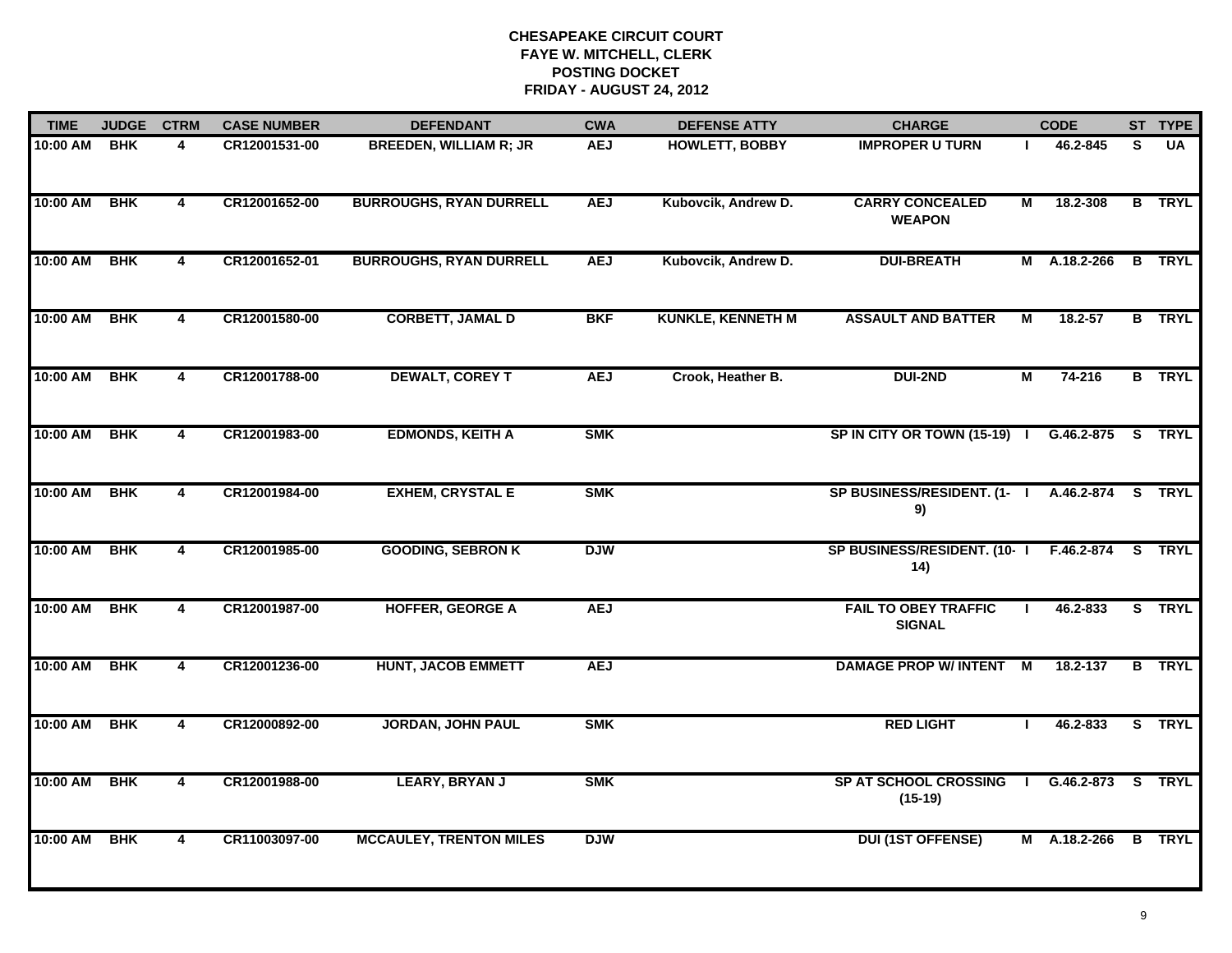| <b>TIME</b> | <b>JUDGE</b> | <b>CTRM</b>             | <b>CASE NUMBER</b> | <b>DEFENDANT</b>                | <b>CWA</b> | <b>DEFENSE ATTY</b>       | <b>CHARGE</b>                                  |   | <b>CODE</b>         |   | ST TYPE       |
|-------------|--------------|-------------------------|--------------------|---------------------------------|------------|---------------------------|------------------------------------------------|---|---------------------|---|---------------|
| 10:00 AM    | <b>BHK</b>   | 4                       | CR12001561-00      | <b>MCMILLIAN, ABREEL VERESA</b> | <b>AEJ</b> |                           | <b>DUI 1ST</b>                                 |   | M A.18.2-266        | В | <b>TRYL</b>   |
| 10:00 AM    | <b>BHK</b>   | $\overline{\mathbf{4}}$ | CR12001107-00      | <b>MEEKS, JEFFERY DREW</b>      | <b>AEJ</b> | <b>LEVIN, JOHN D</b>      | <b>DUI 2ND</b>                                 |   | M B.18.2-266        |   | <b>B</b> TRYL |
| 10:00 AM    | <b>BHK</b>   | 4                       | CR12001107-01      | <b>MEEKS, JEFFERY DREW</b>      | <b>AEJ</b> | <b>LEVIN, JOHN D</b>      | DRIVE AFTER FORFEITURE M<br>OF OL              |   | 18.2-272            |   | <b>B</b> TRYL |
| 10:00 AM    | <b>BHK</b>   | 4                       | CR12001790-00      | <b>MOORE, MARIE KATHLEEN</b>    | <b>AEJ</b> | Crook, Heather B.         | <b>DUI-1ST</b>                                 | М | 74-216              |   | <b>B</b> TRYL |
| 10:00 AM    | <b>BHK</b>   | $\overline{\mathbf{4}}$ | CR12001634-00      | <b>NASH, ADRIENNE JANELLE</b>   | <b>BKF</b> | <b>CROOK, HEATHER</b>     | SUSP O/L-2ND                                   |   | M B.46.2-301        |   | S TRYL        |
| 10:00 AM    | <b>BHK</b>   | 4                       | CR12001634-01      | <b>NASH, ADRIENNE JANELLE</b>   | <b>BKF</b> | <b>CROOK, HEATHER</b>     | <b>DEFECTIVE EQUIPMENT</b><br><b>GENERALLY</b> |   | 46.2-1003           |   | S TRYL        |
| 10:00 AM    | <b>BHK</b>   | $\overline{\mathbf{4}}$ | CR12001681-00      | PRICE, WESLEY                   | <b>DJW</b> |                           | <b>ASSAULT &amp; BATTERY-</b><br><b>SPOUSE</b> | М | $18.2 - 57.2$       |   | <b>B</b> TRYL |
| 10:00 AM    | <b>BHK</b>   | 4                       | CR12001991-00      | <b>RICHARDSON, MARCUS B</b>     | <b>AEJ</b> | <b>KARLE, KIMBERLY</b>    | <b>SUSP O/L</b>                                |   | M B.46.2-301        |   | S TRYL        |
| 10:00 AM    | <b>BHK</b>   | 4                       | CR12001826-00      | <b>STARKEY, KRISTINE IRENE</b>  | <b>AEJ</b> | Laine, Herbert            | <b>DUI-BREATH</b>                              | М | $74 - 216$          |   | <b>B</b> TRYL |
| 10:00 AM    | <b>BHK</b>   | 4                       | CR12000477-00      | <b>TEMPLE, WILLIAM D</b>        | <b>SMK</b> | <b>HOWLETT, BOBBY; JR</b> | 34/25 SP                                       |   | A.46.2-874          |   | S TRYL        |
| 10:00 AM    | <b>BHK</b>   | 4                       | CR12001409-00      | <b>WEBB, MAURICE T</b>          | <b>SMK</b> | <b>HOWLETT, BOBBY</b>     | <b>RECK DRIVING-86/55</b>                      |   | M A.46.2-862 S TRYL |   |               |
| 10:00 AM    | <b>BHK</b>   | $\overline{\mathbf{4}}$ | CR12001538-00      | <b>WEISGERBER, FREDERIC J</b>   | <b>SA</b>  |                           | FOLLOW TOO CLOSE (ACC) I                       |   | 46.2-816            |   | S TRYL        |
| 10:00 AM    | <b>BHK</b>   | 4                       | CR12001735-00      | <b>WILLIAMS, MAURICE J</b>      | <b>AEJ</b> |                           | 42/25 SP                                       |   | I G.46.2-874 S TRYL |   |               |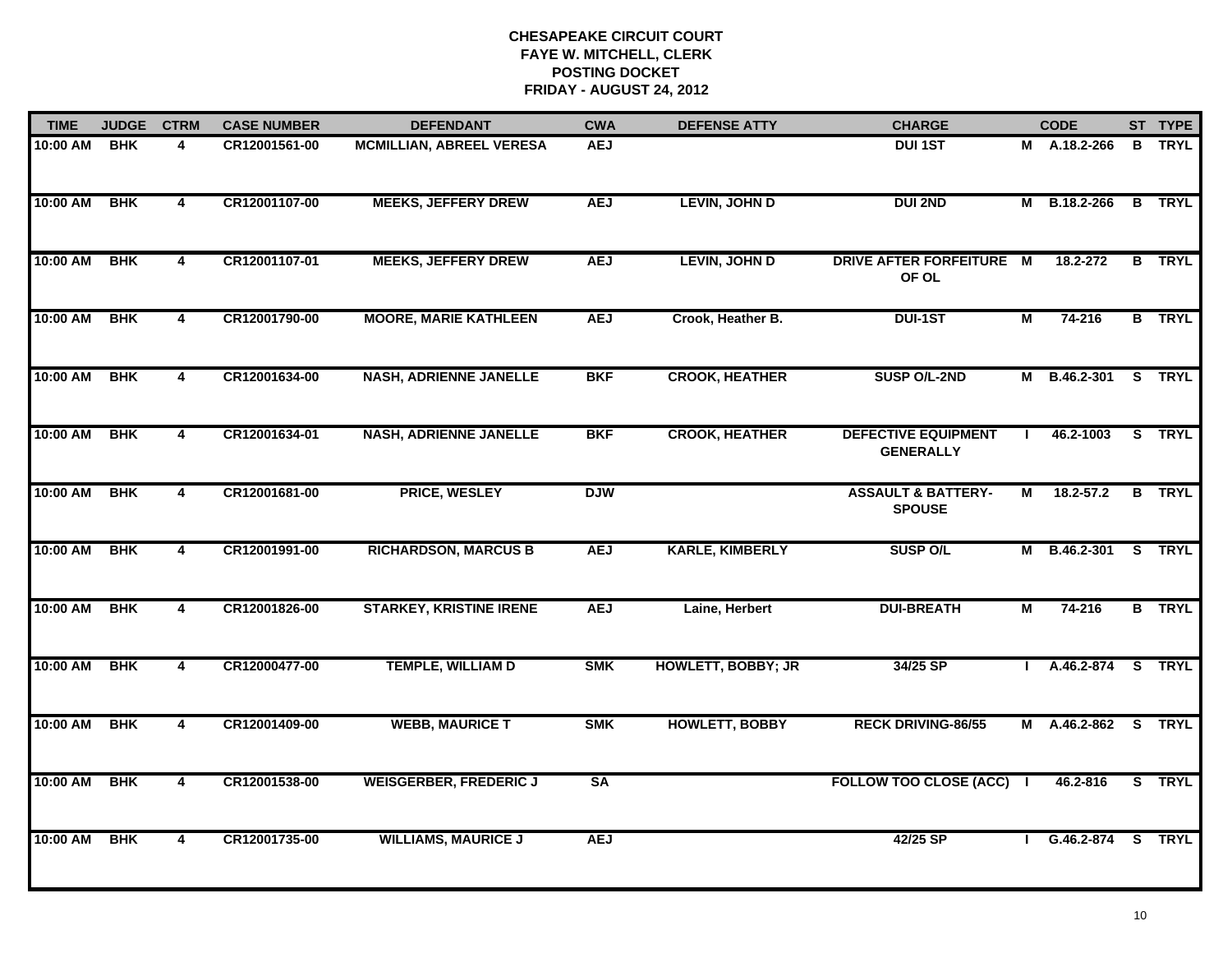| <b>TIME</b> | <b>JUDGE</b> | <b>CTRM</b> | <b>CASE NUMBER</b> | <b>DEFENDANT</b>                   | <b>CWA</b> | <b>DEFENSE ATTY</b>          | <b>CHARGE</b>                                   |   | <b>CODE</b>       | <b>ST</b> | <b>TYPE</b> |
|-------------|--------------|-------------|--------------------|------------------------------------|------------|------------------------------|-------------------------------------------------|---|-------------------|-----------|-------------|
| 10:00 AM    | <b>BHK</b>   | 4           | CR12000548-00      | <b>WILLIAMS-PHILLIPS, KIMBERLY</b> | <b>DJW</b> | Karle, Kimberly E.           | <b>DRIVE W/ SUSPENDED</b><br><b>LICENSE 2ND</b> | M | <b>B.46.2-301</b> | s         | <b>TRYL</b> |
| 10:00 AM    | <b>BHK</b>   | 4           | CR12001947-00      | <b>WILSON, VANESSA HAYSLETT</b>    | <b>SMK</b> | <b>FOOTMAN-BANKS, CHERYL</b> | <b>IMPROPER PASSING ON</b><br><b>RIGHT</b>      |   | 46.2-841          |           | <b>TRYL</b> |
| 10:00 AM    | <b>BHK</b>   | 4           | CR12001548-00      | <b>WYNN, ROBERT GENE</b>           | <b>BKF</b> | <b>MARTIN, TERENCE</b>       | ASSAULT & BATTERY-FAM M<br><b>MEMBER</b>        |   | 18.2-57.2         | в.        | <b>TRYL</b> |